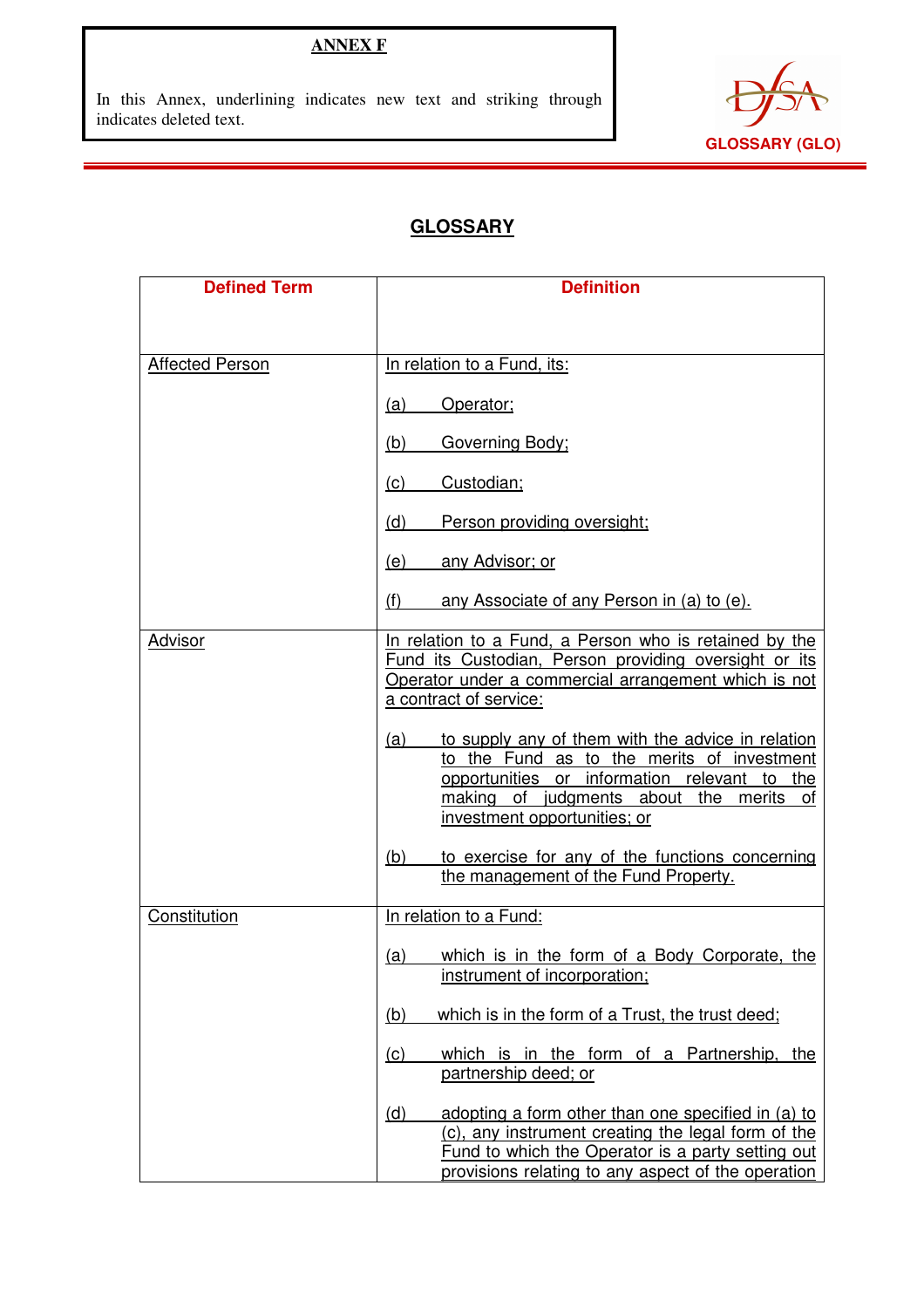### **GLOSSARY (GLO)**

| <b>Defined Term</b>               | <b>Definition</b>                                                                                                                                                                                           |
|-----------------------------------|-------------------------------------------------------------------------------------------------------------------------------------------------------------------------------------------------------------|
|                                   |                                                                                                                                                                                                             |
|                                   | or management of the Fund.                                                                                                                                                                                  |
|                                   |                                                                                                                                                                                                             |
| <b>Collective Investment Fund</b> | An arrangement which amounts to a Fund under Article<br>16 of the Collective Investment Law 2006 and which is<br>not excluded under the Rules made under Article 17 set<br>out under CIR 4.                 |
| Delegation Arrangement            | An agreement in writing which fulfils the criteria in CIR<br>App 1.                                                                                                                                         |
| Domestic Fund                     | A Fund established or domiciled in the DIFC.                                                                                                                                                                |
| Eligible Custodian                | A Person meeting prescribed criteria under CIR Rule<br>18.8.1.                                                                                                                                              |
| <b>Eligible Person</b>            | A Person meeting prescribed criteria under CIR Rule<br>7.3.1(4).                                                                                                                                            |
| Foreign Fund                      | A Fund established or domiciled in a jurisdiction other<br>than the DIFC.                                                                                                                                   |
| Fund                              | A Collective Investment Fund.                                                                                                                                                                               |
| <b>Fund Administrator</b>         | An Authorised Firm which is authorised under its Licence<br>to Provide Fund Administration or a Person who is<br>authorised or licensed by a Financial Service Regulator<br>to provide such administration. |
| <b>Fund Property</b>              | The property held for or within a Fund.                                                                                                                                                                     |
| Governing Body                    | The board of directors, partners, committee of<br>(1)<br>management or other governing body of an<br>Undertaking.                                                                                           |
|                                   | [Amended][VER3/04-05]                                                                                                                                                                                       |
|                                   | (2)<br>In CIR, in relation to a Fund, a Person or a body<br>of Persons who together form the directing mind<br>of the Fund including but not limited to:                                                    |
|                                   | its Operator, a member of its main or supervisory<br>(a)<br>board, a General Partner; or                                                                                                                    |
|                                   | any other Person or body of Persons exercising<br>equivalent powers and functions in relation to directing<br>the operation of the Fund.                                                                    |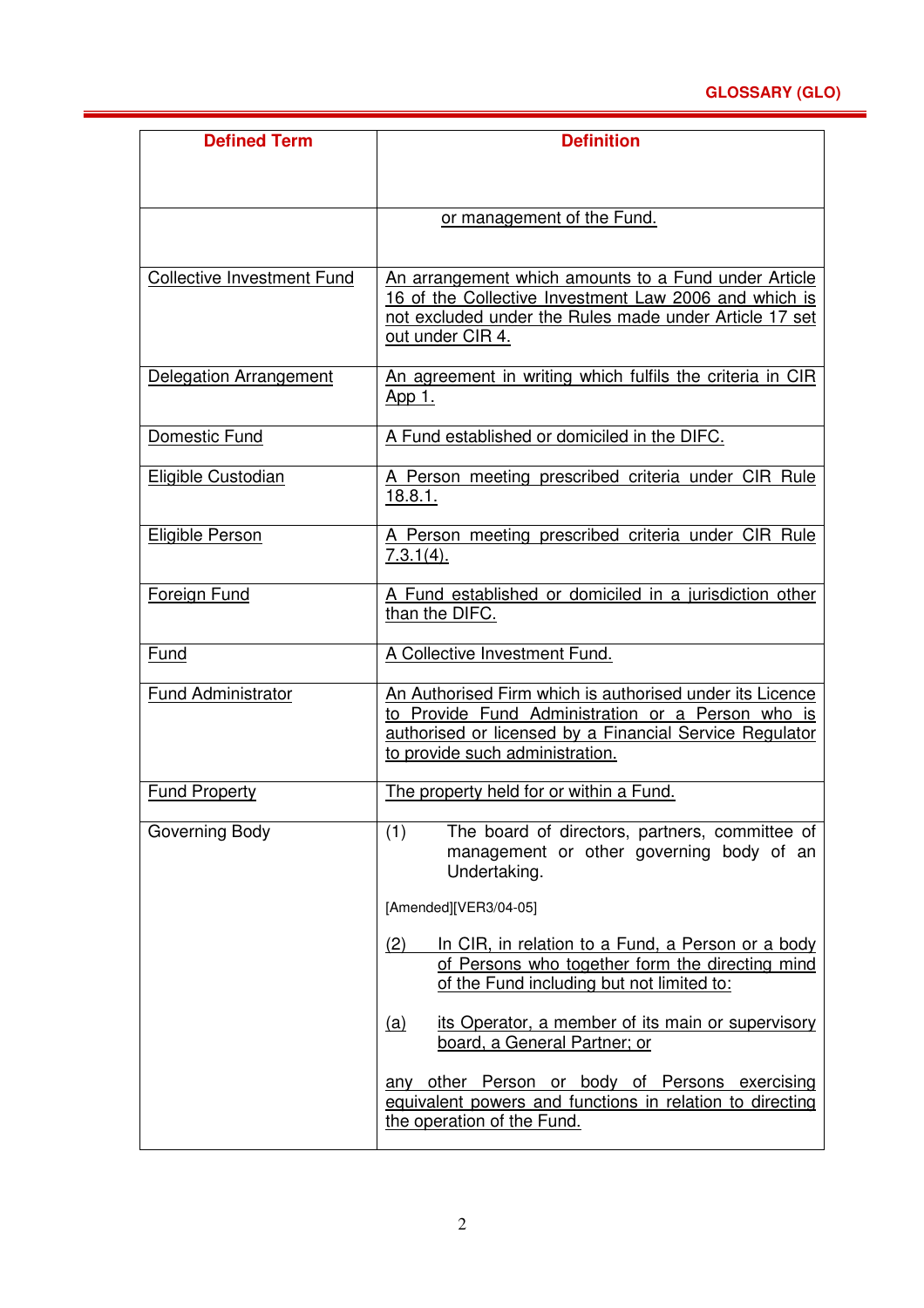| <b>Defined Term</b>            | <b>Definition</b>                                                                                                                                                                                                                                                                                    |
|--------------------------------|------------------------------------------------------------------------------------------------------------------------------------------------------------------------------------------------------------------------------------------------------------------------------------------------------|
|                                |                                                                                                                                                                                                                                                                                                      |
| <b>Investment Company</b>      | An open or closed ended company established for the<br>of collective investment<br>purpose<br>which<br>sole<br>IS<br>incorporated under Article 90 of the Companies Law<br>2004 in accordance with chapter 13 of Companies (IC)<br>the Regulations made under that Law.                              |
| <b>Investment Partnership</b>  | A limited partnership established for the sole purpose of<br>collective investment which is formed and registered<br>under the Limited Partnership Law 2006 in accordance<br>with the Regulations made under that Law.                                                                               |
| <b>Investment Undertaking</b>  | An Investment Company, Investment Partnership and<br>any other Undertaking or contractual arrangement other<br>than a Protected Cell Company which is used as the<br>investment vehicle for a Fund.                                                                                                  |
| <b>Islamic Fund</b>            | A Fund whose entire operations are conducted in<br>accordance with Shari'a.                                                                                                                                                                                                                          |
| <b>Outsourcing Arrangement</b> | An agreement in writing which fulfils the criteria in CIR<br><u>App 1.</u>                                                                                                                                                                                                                           |
| Operator                       | The person, described under Article 12(3) of the Law,<br>who is responsible for the management of the property<br>held for or within a Fund and who otherwise operates the<br>Fund and, in relation to a Domestic Fund, is authorised<br>under a Licence granted by the DFSA to operate the<br>Fund. |
| <b>Permitted Third Party</b>   | In relation to a Fund, an Authorised Firm to whom a<br>function has been outsourced in accordance with CIR.                                                                                                                                                                                          |
| Prospectus                     | A document containing the information about a Security,<br>whatever name<br>called<br>and<br>includes<br>by<br>any<br>supplementary documents.                                                                                                                                                       |
| <b>Property Fund</b>           | A Fund dedicated to investment in Real Property and<br>Securities issued by Body Corporates whose main<br>activities are investing in, dealing,<br>developing<br>or<br>redeveloping Real Property.                                                                                                   |
| <b>Private Fund</b>            | Has the meaning given under Article 54 of the Collective<br>Investment Law 2006.                                                                                                                                                                                                                     |
| <b>Property Related Assets</b> | Assets which are Shares, Debentures or Warrants which<br>are issued by a Body Corporate, a substantial activity of<br>which relates to investment in Real Property and<br>Certificates which confer rights in respect of such<br>Investments.                                                        |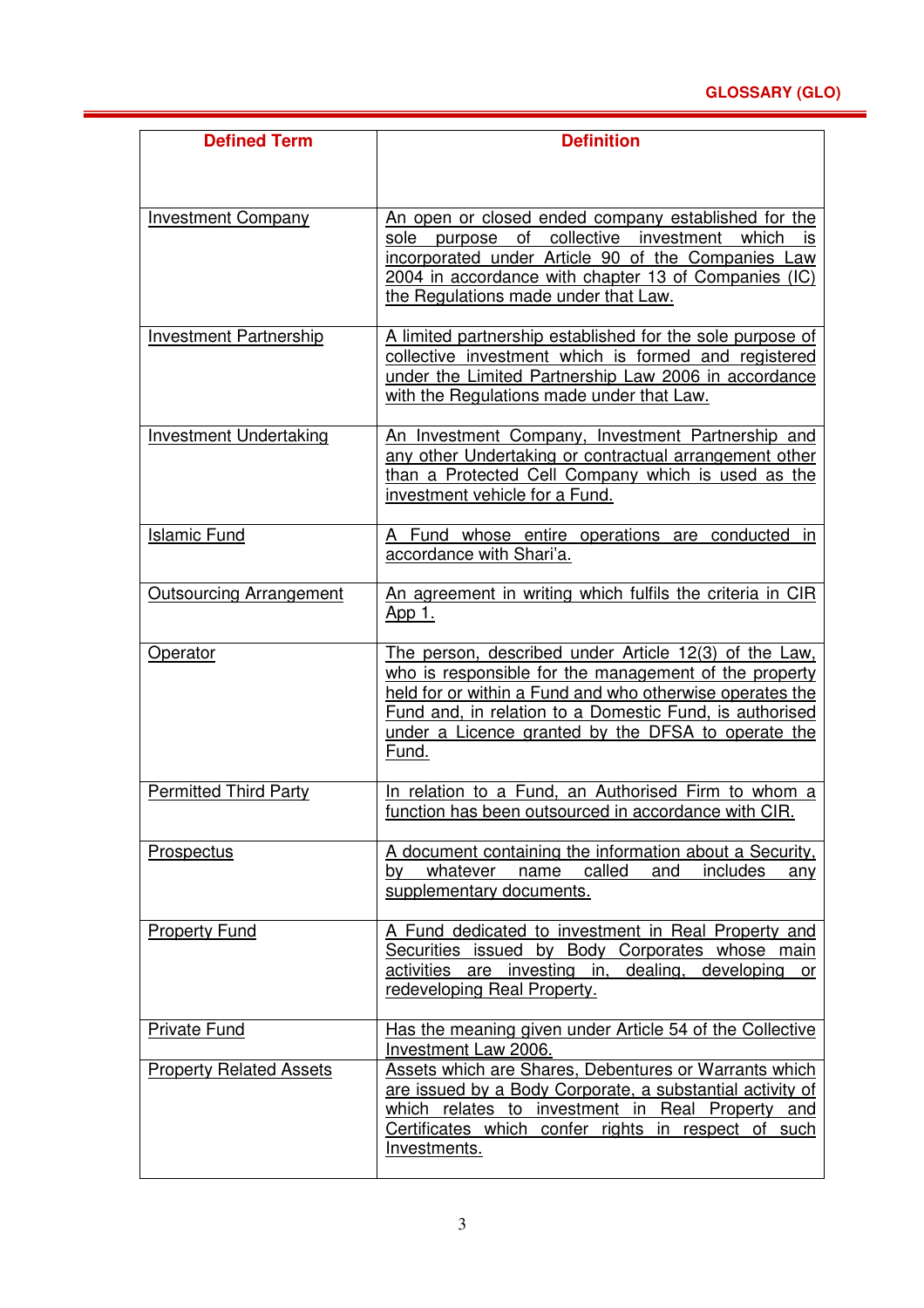### **GLOSSARY (GLO)**

| <b>Defined Term</b>                  | <b>Definition</b>                                                                                                                                                                                                                                                                                                                                                                 |
|--------------------------------------|-----------------------------------------------------------------------------------------------------------------------------------------------------------------------------------------------------------------------------------------------------------------------------------------------------------------------------------------------------------------------------------|
|                                      |                                                                                                                                                                                                                                                                                                                                                                                   |
| <b>Public Fund</b>                   | Has the meaning given under Article 46 of the Collective<br>Investment Law 2006.                                                                                                                                                                                                                                                                                                  |
| <b>Qualified Investor</b>            | (1) In OSR, a Person specified in OSR Rule 3.3.2.                                                                                                                                                                                                                                                                                                                                 |
|                                      | [Added/VER3/04-05]                                                                                                                                                                                                                                                                                                                                                                |
|                                      | (2) In CIR and COB, in relation to participation in a Fund<br>and in relation to Offering, issuing or selling a Unit, a<br>Person who meets the criteria to be a Client in COB<br>Rule 3.3.2(1).                                                                                                                                                                                  |
| <b>Real Property</b>                 | Land or buildings, whether freehold or leasehold, where<br>the unexpired term of any lease exceeds 20 years.                                                                                                                                                                                                                                                                      |
| Recognised Jurisdiction              | a jurisdiction which has been recognised by the DFSA<br>under Article 20 of this Law.                                                                                                                                                                                                                                                                                             |
| Jurisdiction<br>Recognised<br>Notice | A notice issued by the DFSA, pursuant to Article 20 of<br>the Collective Investment Law 2006, listing countries and<br>territories which are Recognised Jurisdictions and<br>Foreign Funds which are Designated Funds in respect of<br>these jurisdictions.                                                                                                                       |
| <b>Safekeeping Arrangement</b>       | An agreement in writing which fulfils the criteria in CIR<br><u>App 1.</u>                                                                                                                                                                                                                                                                                                        |
| <b>Special Resolution</b>            | in relation to a Domestic Fund, a resolution passed by a<br>majority of not less than 75% of the votes validly cast<br>(whether on a show of hands or on a poll) for and<br>against the resolution at a general meeting or class<br>meeting of Unitholders, of which notice specifying the<br>intention to propose the resolution as a special<br>resolution has been duly given. |
| Umbrella Fund                        | A Fund under which the contributions of the participants<br>in the Fund and the profits or income out of which<br>payments are to be made to them are pooled separately<br>in relation to separate parts of the Fund Property.                                                                                                                                                    |
| Unit                                 | A Unit or Share representing the rights or interests of a<br>participant in a Fund.                                                                                                                                                                                                                                                                                               |
| Unitholder                           | In relation to a Fund, means any holder of a Unit in the<br>Fund or of any right or interest in such a Unit, otherwise<br>known as a 'participant' and whose name is entered on<br>the Fund's register in relation to that Unit.                                                                                                                                                  |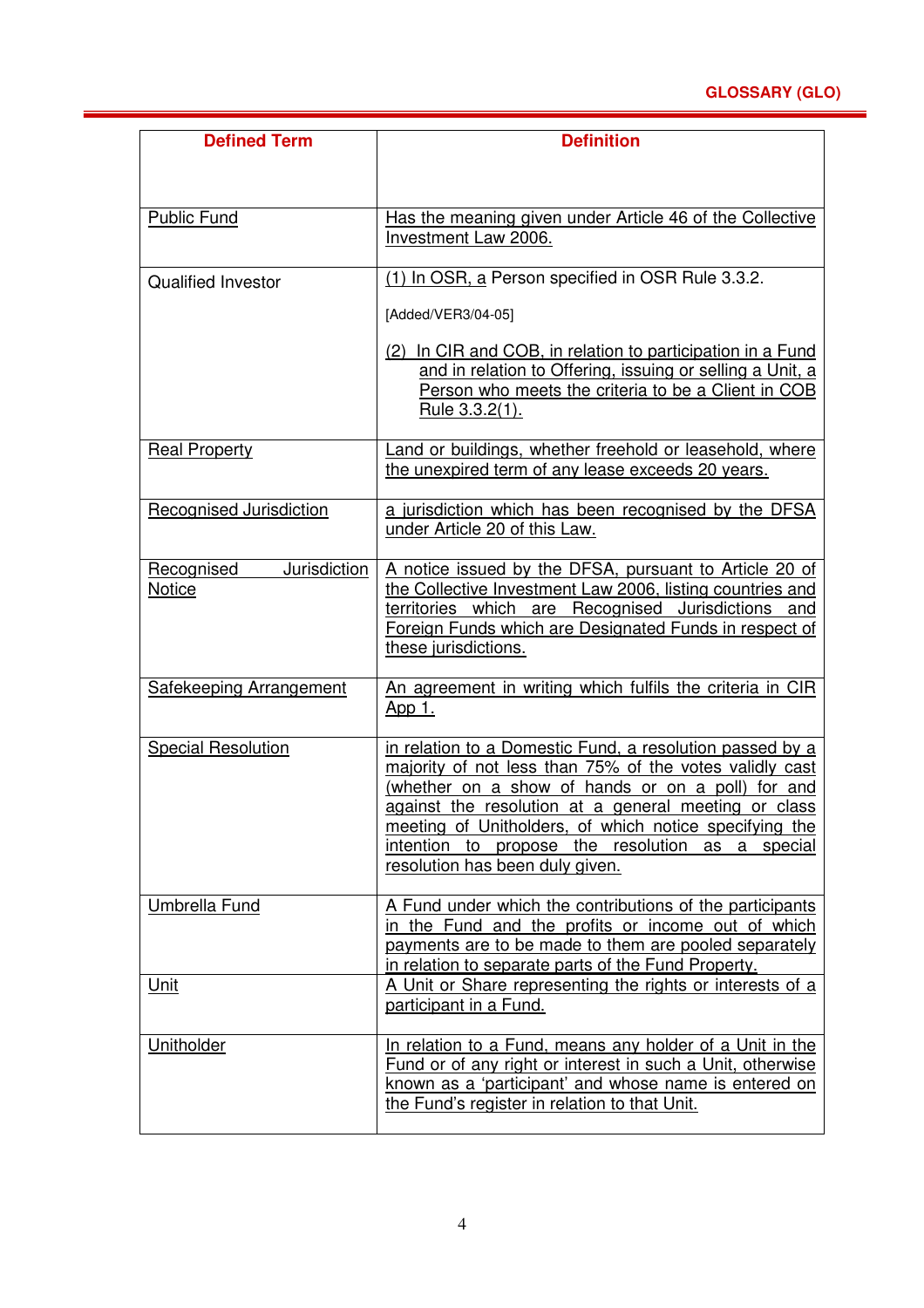| <b>Defined Term</b>        | <b>Definition</b>                                                                                                                                                                   |
|----------------------------|-------------------------------------------------------------------------------------------------------------------------------------------------------------------------------------|
|                            |                                                                                                                                                                                     |
| Feeder Fund                | A Fund which is dedicated to investing in the Units of<br>another Fund (the master Fund) or in the Shares of a<br>single eligible investment trust specified in CIR Rule<br>13.3.4. |
| <b>Hedge Fund</b>          | A Hedge Fund which has some or all of the following<br>caracteristics:                                                                                                              |
|                            | it has a broad mandate giving its Operator flexibility<br>(a)<br>to shift strategy;                                                                                                 |
|                            | it is aimed at achieving absolute returns rather than<br>(b)<br>returns relative to the market;                                                                                     |
|                            | it employs some or all of the following techniques:<br>(c)                                                                                                                          |
|                            | the pursuit of absolute returns or "alpha"<br>(i)<br>rather than measuring their investment<br>performance relative to the market:                                                  |
|                            | (ii)<br>the use of short selling;                                                                                                                                                   |
|                            | the use of Derivatives for investment<br>(iii)<br>purposes;                                                                                                                         |
|                            | (iv)<br>the use of economic or debt leverage as<br>well as leverage embedded in financial<br>instruments such as Derivatives;                                                       |
|                            | (v)<br>the acquisition of distressed debt with a<br>view to its realisation at a profit; or                                                                                         |
|                            | (vi)<br>"high<br>the acquisition<br>of<br>yield"<br>debt<br>Securities; or                                                                                                          |
|                            | it charges performance-based fees in addition to<br>(d)<br>a management fee based on the volume of<br>assets under management.                                                      |
| <b>Independent Valuer</b>  | In relation to collective investment in Real Property, a<br>Person who meets the criteria prescribed under CIR<br>Rule 13.5.5.                                                      |
| <b>Private Equity Fund</b> | A Fund which:                                                                                                                                                                       |
|                            | invests in unlisted companies, by means of equity<br><u>(a)</u><br>or convertable debt or other instruments carrying<br>an equity related reward; or                                |